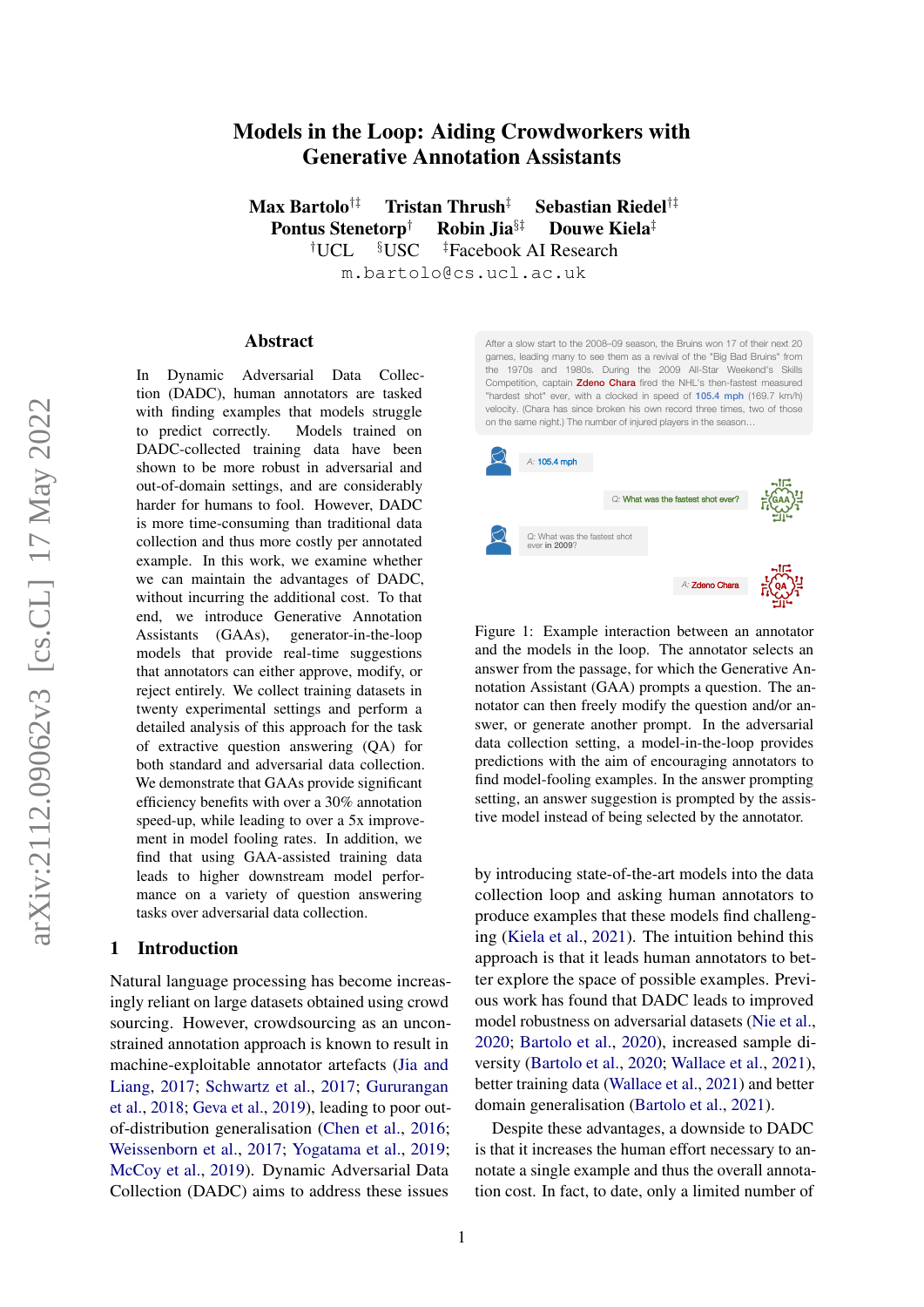large-scale training datasets have been produced using DADC and its application has been primarily restricted to producing challenge sets or as additional training data to improve the performance of models already trained on non-DADC curated datasets. To make better use of DADC data, [Bartolo et al.](#page-8-2) [\(2021\)](#page-8-2) propose generating synthetic adversarial training sets to further improve model robustness. However, this approach inevitably limits example diversity as it relies on examples ultimately generated by a model with no additional human input, and provides no guarantees that useful synthetic examples would transfer across target adversary models of varying capabilities or across annotation rounds.

In this work, we propose assisting annotators by having generative models aid human annotators in the data collection loop. Concretely, we utilise a Generative Annotation Assistant (GAA) model that provides prompt suggestions to crowdworkers, while allowing full flexibility for edits and rewrites to support example generation while still allowing for human creativity as shown in Figure [1.](#page-0-0) We explore GAAs in a broad range of experimental settings, including standard and adversarial data collection approaches, training on various source datasets, and employing sampling methodologies based on likelihood, adversarial feedback, and uncertainty. We showcase the value of this approach on the task of extractive question answering (QA), and find that GAAs can help improve both the standard and adversarial data collection paradigms. We find considerable efficiency gains, with over 30% observed annotation speed-ups, as well as improved data effectiveness with up to a  $6.1F_1$  improvement in downstream performance over adversarial data collection.

### 2 Related Work

### 2.1 Dynamic Adversarial Data Collection (DADC)

There is a rich body of recent work showing the benefits of dynamic adversarial data collection in model evaluation [\(Yang et al.,](#page-10-4) [2017;](#page-10-4) [Dua et al.,](#page-9-6) [2019;](#page-9-6) [Dinan et al.,](#page-8-3) [2019;](#page-8-3) [Nie et al.,](#page-9-5) [2020;](#page-9-5) [Bar](#page-8-1)[tolo et al.,](#page-8-1) [2020;](#page-8-1) [Kiela et al.,](#page-9-4) [2021;](#page-9-4) [Wallace et al.,](#page-10-3) [2021\)](#page-10-3), although the approach has been challenged for not necessarily leading to better generalisation on non-adversarial test sets [\(Kaushik et al.,](#page-9-7) [2021\)](#page-9-7) and being sensitive to the choice of model that was used in the loop [\(Bowman and Dahl,](#page-8-4) [2021;](#page-8-4) [Phang et al.,](#page-10-5) [2021\)](#page-10-5). This work builds on previous work in adversarial data collection methods for QA [\(Bartolo et al.,](#page-8-1) [2020\)](#page-8-1), and work investigating the use of question generation models to create synthetic adversarial data to improve QA model robustness [\(Bartolo et al.,](#page-8-2) [2021\)](#page-8-2).

#### 2.2 Generative Model Annotation Support

A long line of prior work has trained generative models for question answering [\(Du et al.,](#page-9-8) [2017;](#page-9-8) [Du](#page-8-5) [and Cardie,](#page-8-5) [2018;](#page-8-5) [Zhao et al.,](#page-10-6) [2018;](#page-10-6) [Lewis and Fan,](#page-9-9) [2019;](#page-9-9) [Alberti et al.,](#page-8-6) [2019;](#page-8-6) [Puri et al.,](#page-10-7) [2020;](#page-10-7) [Yang](#page-10-8) [et al.,](#page-10-8) [2020;](#page-10-8) [Bartolo et al.,](#page-8-2) [2021;](#page-8-2) [Lewis et al.,](#page-9-10) [2021\)](#page-9-10). In many cases, these approaches filter out questions that an external QA model gets wrong, in order to ensure correctness of the generated questions; our filtering strategies instead focus on generated questions that QA models get wrong as we hypothesise that these would serve as more useful initial prompts to human annotators.

Generative models have also been used to aid experts with writing contrast sets [\(Wu et al.,](#page-10-9) [2021;](#page-10-9) [Ross et al.,](#page-10-10) [2021\)](#page-10-10), but to the best of our knowledge, this is the first work to investigate the use of generative annotation assistants for crowdworkers directly in the annotation loop for NLP. Recent work on supporting crowdworkers for textual entailment in a non-adversarial setting shows no improvements on downstream transfer performance over baseline, albeit with reductions in previously observed issues with annotation artefacts [\(Bowman](#page-8-7) [et al.,](#page-8-7) [2020\)](#page-8-7). Subsequent work highlights the need for further data collection efforts focusing on improving writing-based annotation processes [\(Vania](#page-10-11) [et al.,](#page-10-11) [2021\)](#page-10-11), which we aim to investigate in this work. Separately, [Ettinger et al.](#page-9-11) [\(2017\)](#page-9-11) provide *breakers* with the ability to minimally edit original data to identify the boundaries of system capabilities, while [Potts et al.](#page-10-12) [\(2021\)](#page-10-12) analyse the use of prompts to assist crowdworkers in beating a model in the loop for sentiment analysis. In both cases, prompts are sourced from existing datasets and are not generated on the fly.

#### 2.3 Active Learning and Weak Supervision

Active learning approaches have been used to accelerate annotation [\(Tsuruoka et al.,](#page-10-13) [2008\)](#page-10-13), although this typically assumes access to a pool or stream of unlabelled data for which the learning algorithm can query labels [\(Settles,](#page-10-14) [2009\)](#page-10-14). In our setting, no unlabelled questions are provided, necessitating the use of a generative model to suggest questions instead. Moreover, our annotators are free to edit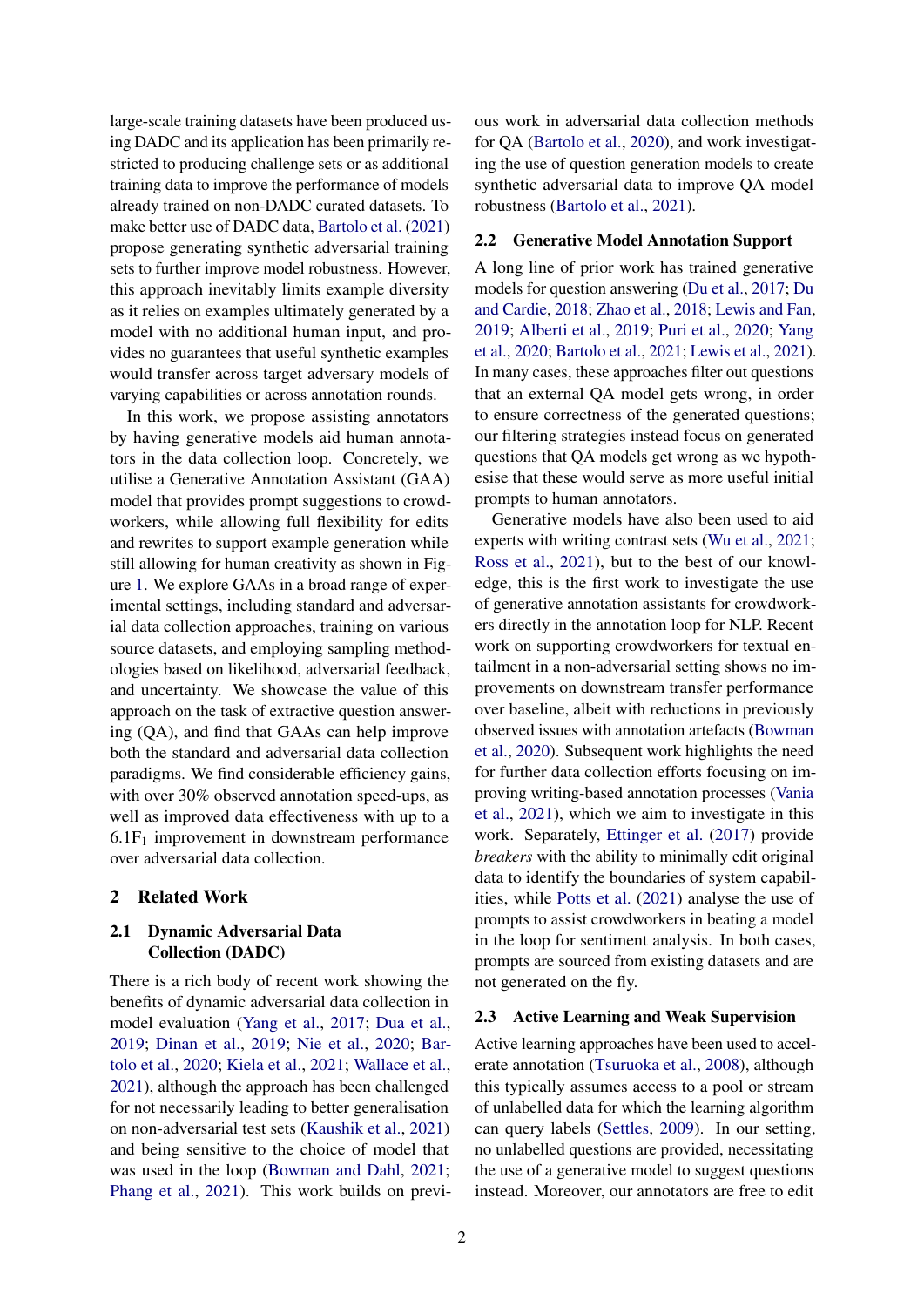<span id="page-2-0"></span>

Figure 2: The Annotation Interface used for data collection. This example shows a question generated using a generative assistant trained on the AdversarialQA data and selected an adversarial sampler, which successfully allowed the annotator to beat the QA model in the loop.

and browse generated questions, whereas annotators in active learning typically only provide labels and have no choice in what to label. Some of our sampling and filtering strategies based on entropy are inspired by uncertainty sampling, a standard active learning algorithm [\(Lewis and Gale,](#page-9-12) [1994\)](#page-9-12).

### 3 Experimental Setup

Our study focuses on the effects of incorporating generative annotation assistants, and understanding their interactions with annotators and discriminative models-in-the-loop in a DADC context for QA. We provide crowdworkers with a short passage from Wikipedia and ask them to write five questions and highlight the span in the passage that best answers the question for each (see Figure [2\)](#page-2-0). We pay workers equally across experiment modes to avoid creating an incentive imbalance and pay out an additional bonus for each question that successfully beats the discriminative QA model i.e., for each question that the model fails to answer correctly. Finally, we validate all collected examples using a separate worker pool that also undergoes rigorous onboarding and validation. We ask three of these additional workers to report on the validity of each annotated example.

Selected Passages We select passages from KILT [\(Petroni et al.,](#page-10-15) [2021\)](#page-10-15) to allow for the possibility of future investigation into cross-domain and task transfer. We restrict KILT passages to

those with between 100 and 600 tokens that are used by at least 5 of the KILT tasks. Furthermore, we filter out any passages with any 8-gram overlap (after normalisation) to the SQuAD1.1 training or development sets, seeking to ensure that all passages used in our study are novel and previously unseen by the discriminative QA models in the loop. This leaves a total of 10,109 passages from 421 Wikipedia pages. We retain and supply all passage-relevant KILT metadata (such as IDs and provenances) with our collected datasets to facilitate future work.

Model-in-the-Loop The discriminative QA model in the loop is ELECTRALarge [\(Clark et al.,](#page-8-8) [2020\)](#page-8-8) trained on SQuAD1.1 and AdversarialQA, and enhanced using SynQA to improve adversarial robustness as investigated by [Bartolo et al.](#page-8-2)  $(2021).$  $(2021).$ <sup>[1](#page-2-1)</sup> This model represents the best-performing model on the Dynabench [\(Kiela et al.,](#page-9-4) [2021\)](#page-9-4) leaderboard at the time of conducting this study, obtaining a word-overlap  $F_1$  score of 94.5% on the SQuAD1.1 dev set, and represents the state-of-the-art on AdversarialQA achieving 77.6% on the  $\mathcal{D}_{\text{BiDAF}}$  subset, 71.5% on  $\mathcal{D}_{\text{BERT}}$ , and 63.2% on  $\mathcal{D}_{\text{RoBERTa}}$ .

Generator-in-the-Loop For our generative models, we use the *fairseq* [\(Ott et al.,](#page-9-13) [2019\)](#page-9-13) implemen-

<span id="page-2-1"></span><sup>&</sup>lt;sup>1</sup>You can interact with this model at  $https://$ [dynabench.org/models/109](https://dynabench.org/models/109).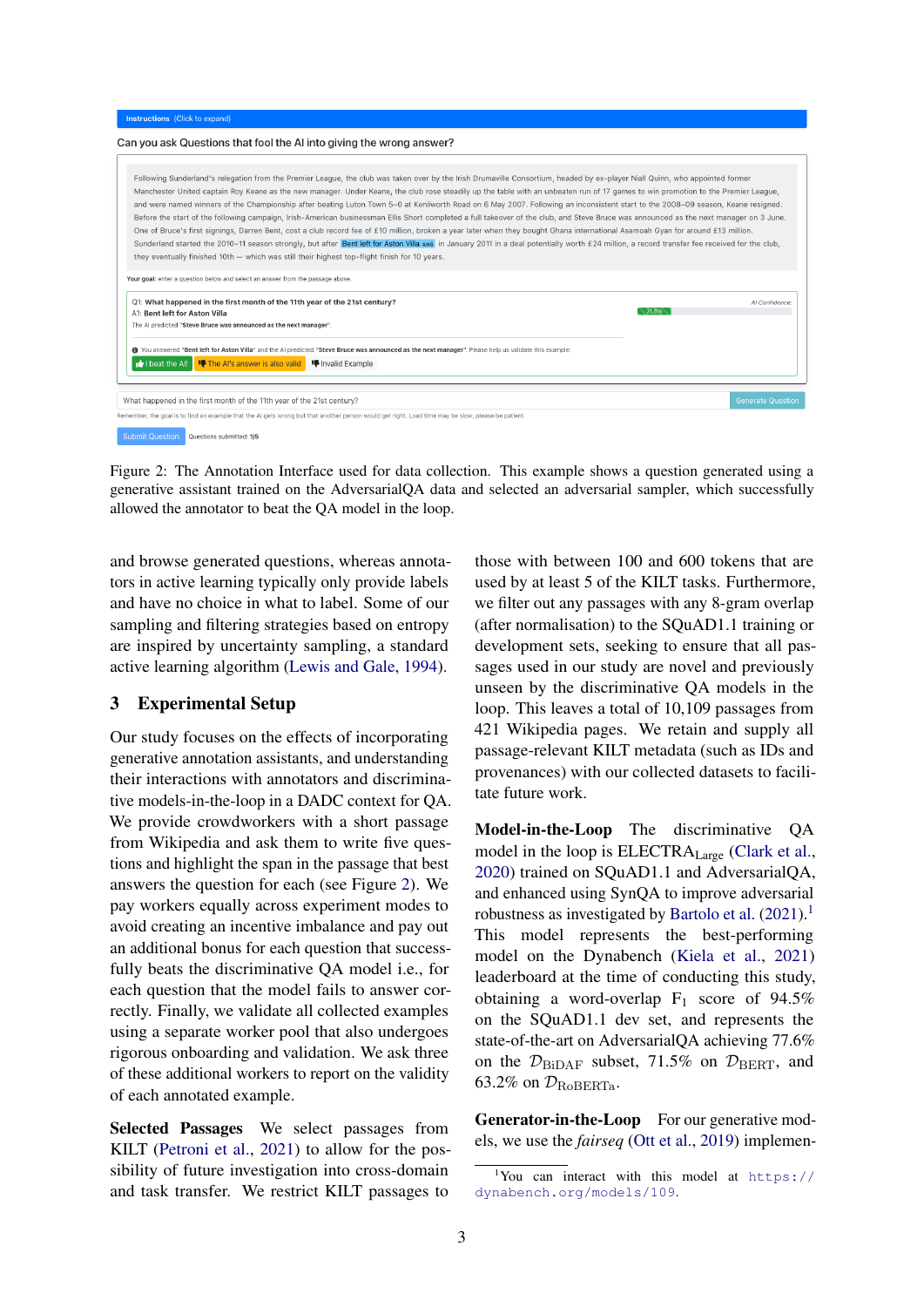tation of  $BART_{Large}$  [\(Lewis et al.,](#page-9-14) [2020\)](#page-9-14), and finetune the decoder to generate questions conditioned on the passage and the answer highlighted by the annotator. To provide annotators with a diverse set of questions, we decode using nucleus sampling with  $top_p = 0.75$ , as decoding using standard beam search results in questions which are more similar to each other and therefore likely to be less useful as question prompts to annotators. To speed up inference and model-annotator interaction, we preemptively identify answer candidates for each passage and generate questions to build up a large cache from which we serve questions during annotation. Once there are no questions remaining in the cache for a particular answer, or if the annotator selects an answer that is not in the cache, we fall back to querying the generative model in realtime. In this work, we investigate generative assistants trained on three different sources of questions: SQuAD1.1, AdversarialQA, and the combination of both SQuAD and AdversarialQA.

Question Sampling We investigate three different selection strategies for presenting the generated questions as prompts to annotators: i) *generator likelihood* samples candidates in the order prescribed by the generative model's associated likelihood values; ii) *adversarial sampling* selects generated questions in order of the least word-overlap  $F_1$ scores when queried against the discriminative QA model; and iii) *uncertainty sampling* is inspired by active learning and selects generated questions in order of the least span selection confidence when queried against the QA model. The latter two provide an interesting trade-off for exploration as we would expect the quality of the generated questions to be worse than if sampled based on likelihood. However, we hope that such prompts could serve to inspire annotators and provide a "starting point" beyond the answering capabilities of the QA model, irrespective of correctness. We hypothesise that modifying such examples might be a more effective process for annotators to undertake than when starting from higher quality but less model-confusing prompts, and investigate this question thoroughly.

Answer Prompts We also investigate the effects of abstracting away the answer selection task from the annotator. To identify potential candidate answers, we use Self-Attention Labelling (SAL) [\(Bar](#page-8-2)[tolo et al.,](#page-8-2) [2021\)](#page-8-2) and investigate providing annotators with both answer prompts as well as the

corresponding generated questions.

Experimental Settings In total, there are twenty different experimental settings involving combinations of the above-mentioned pipeline components. We collect 2,000 validated training examples for each of these settings, for a total of 40,000 examples. For downstream evaluation we train ELECTRALarge QA models on the training datasets collected for each setting, and perform identical model selection and hyper-parameter tuning.

Annotation Interface We use an adaptation of the Dynabench [\(Kiela et al.,](#page-9-4) [2021\)](#page-9-4) QA interface that allows annotators to interact with the models in the loop, and further allows them to edit and modify generated questions and answers as required. The same base interface is used across experimental settings and only varied minimally depending on the current setting, for example by changing the title and instructions in the adversarial annotation setting, or by adding a "Generate Question" button when the setting involves GAAs. In the GAA settings, annotators are not informed what generative model they are interacting with, or what sampling mechanism is being used.

Crowdsourcing Protocol We use Amazon Mechanical Turk to recruit workers for this study and run all experiments using Mephisto.[2](#page-3-0) To ensure proficiency in English, crowdworkers are required to be based in Canada, the UK, or the US. They are also required to have a Human Intelligence Task (HIT) Approval Rate greater than 98%, have previously completed at least 1,000 HITs, and undergo a dedicated onboarding process. Workers were randomly assigned to one of the possible experiment modes and were all presented with passages sampled from the same set, for which they were tasked with writing and answering five questions. All collected questions were than validated for correctness by a separate group of crowdworkers. We collect three validations per question and use this information, along with manual verification of a subset of the annotated examples, to maintain a high level of quality and remove examples from workers with less than an 80% validity rate. We calculate the reliability of agreement between validators using Fleiss' kappa at 0.46. Workers were provided an additional bonus for each example validated as having successfully fooled the model in the adversarial data collection settings. In total,

<span id="page-3-0"></span><sup>2</sup><github.com/facebookresearch/Mephisto>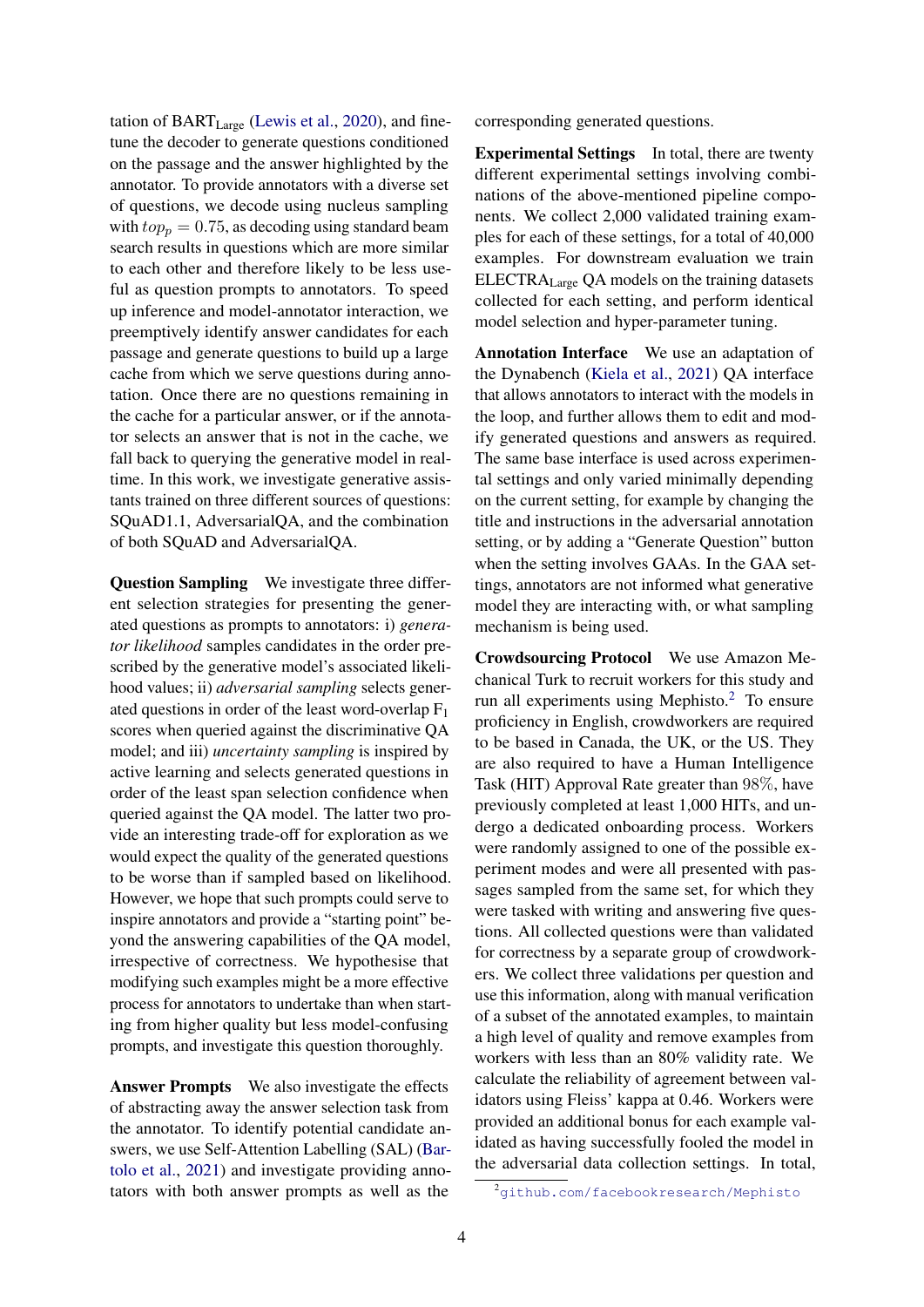<span id="page-4-0"></span>

| Adversary-in-the-loop? | t(s)          | vMER $(\%)$ t/vMFE (s) SQuAD <sub>dev</sub> |        |      | $\mathcal{D}_{\rm BiDAF}$ | $\mathcal{D}_{\rm BERT}$ | $\mathcal{D}_{\rm RoBERTa}$ | <b>MROA</b> |
|------------------------|---------------|---------------------------------------------|--------|------|---------------------------|--------------------------|-----------------------------|-------------|
|                        | $57.2_{23.9}$ | 0.63                                        | 11.537 | 85.7 | 43.5                      | 28.3                     |                             |             |
|                        | $61.5_{27.1}$ | 1.86                                        | 4.863  | 85.0 | 53.0                      | 34.2                     | 26.9                        | 58.8        |

Table 1: Baseline results comparing standard and adversarial data collection. *t* shows the median time taken per example in seconds and median absolute deviation (subscript). *vMER* is the validated model error rate. *t/vMFE* is the time per validated model-fooling example. Lower is better for the time-dependent metrics. Downstream evaluation is measured by training an ELECTRA<sub>Large</sub> QA model on the collected datasets and evaluating F<sub>1</sub> scores on the SQuAD1.1 dev set, the AdversarialQA test sets, and the MRQA dev sets for domain generalisation.

1,931 workers participated in the study, with 1,559 contributing to the final datasets. We also continuously validate both annotators and validators based on signals such as repetitiveness, agreement, and manual checks.

Evaluation We evaluate the outcomes in each of the experimental settings by a selection of metrics:

- i. *median time per example* as a measure of annotation efficiency and where a lower time taken is better;
- ii. *validated Model Error Rate (vMER)* [\(Bartolo](#page-8-2) [et al.,](#page-8-2) [2021\)](#page-8-2) which evaluates the effectiveness of annotators at generating valid questionanswer pairs that the QA model in the loop fails to answer correctly;
- iii. *median time per validated model-fooling example* which serves as a single metric incorporating both method efficiency and effectiveness and thus provides a convenient metric for comparison across the various experimental settings; and
- iv. *downstream effectiveness* in which we evaluate the performance (by word-overlap  $F_1$ score) of a QA model trained on the data collected in each of the experimental modes on the standard SQuAD1.1 benchmark, on the AdversarialQA benchmark, and in terms of domain generalisation ability on the MRQA [\(Fisch et al.,](#page-9-15) [2019\)](#page-9-15) dev sets.

Lower values are better for the time-dependent metrics, however, from the perspective of training data we consider a higher vMER to be better guided by the performance benefits observed for adversarial over standard data collection. This is corroborated by comparison with downstream results.

### 4 Results

Our study allows us to perform a thorough investigation into both the efficiency and effectiveness of the different data annotation methodologies. It also allows us to build on work investigating the various differences between standard and adversarial data collection [\(Kaushik et al.,](#page-9-7) [2021\)](#page-9-7).

# 4.1 Standard versus Adversarial Data Collection

The standard and adversarial data collection settings we use as baselines do not make use of GAAs, and are designed to replicate the SQuAD1.1 [\(Ra](#page-10-16)[jpurkar et al.,](#page-10-16) [2016\)](#page-10-16) and AdversarialQA [\(Bartolo](#page-8-1) [et al.,](#page-8-1) [2020\)](#page-8-1) annotation setups as closely as possible. However, in contrast to AdversarialQA, our setting only provides annotators with a financial incentive to *try* to beat the model in the loop through the use of a bonus, and does not restrict annotators to only submitting model-fooling examples.

The results, shown in Table [1,](#page-4-0) highlight the differences between the two annotation approaches. As expected, standard data collection is more efficient in terms of the time taken per example, as there is no requirement for annotators to make any effort to try to beat a model. However, the efficiency differences are not as large as seen in settings where annotators *have* to submit modelfooling examples [\(Bartolo et al.,](#page-8-1) [2020\)](#page-8-1).

We also find considerable benefits from adversarial data collection in terms of the validated model error rate and subsequent downstream performance. As observed by [Bartolo et al.](#page-8-1) [\(2020\)](#page-8-1), adversarial data collection is more effective on adversarial test sets and aids domain generalisation, with slight performance degradation in the standard evaluation setting, which may be mitigated by increasing the amount of training data or combining with nonadversarial training data (for detailed results, refer to Appendix [B\)](#page-11-0). The combined performance across evaluation settings is considerably higher for adversarial data collection.

We note that the training data sizes in both these experimental settings are relatively small, and the benefits of adversarial data collection have been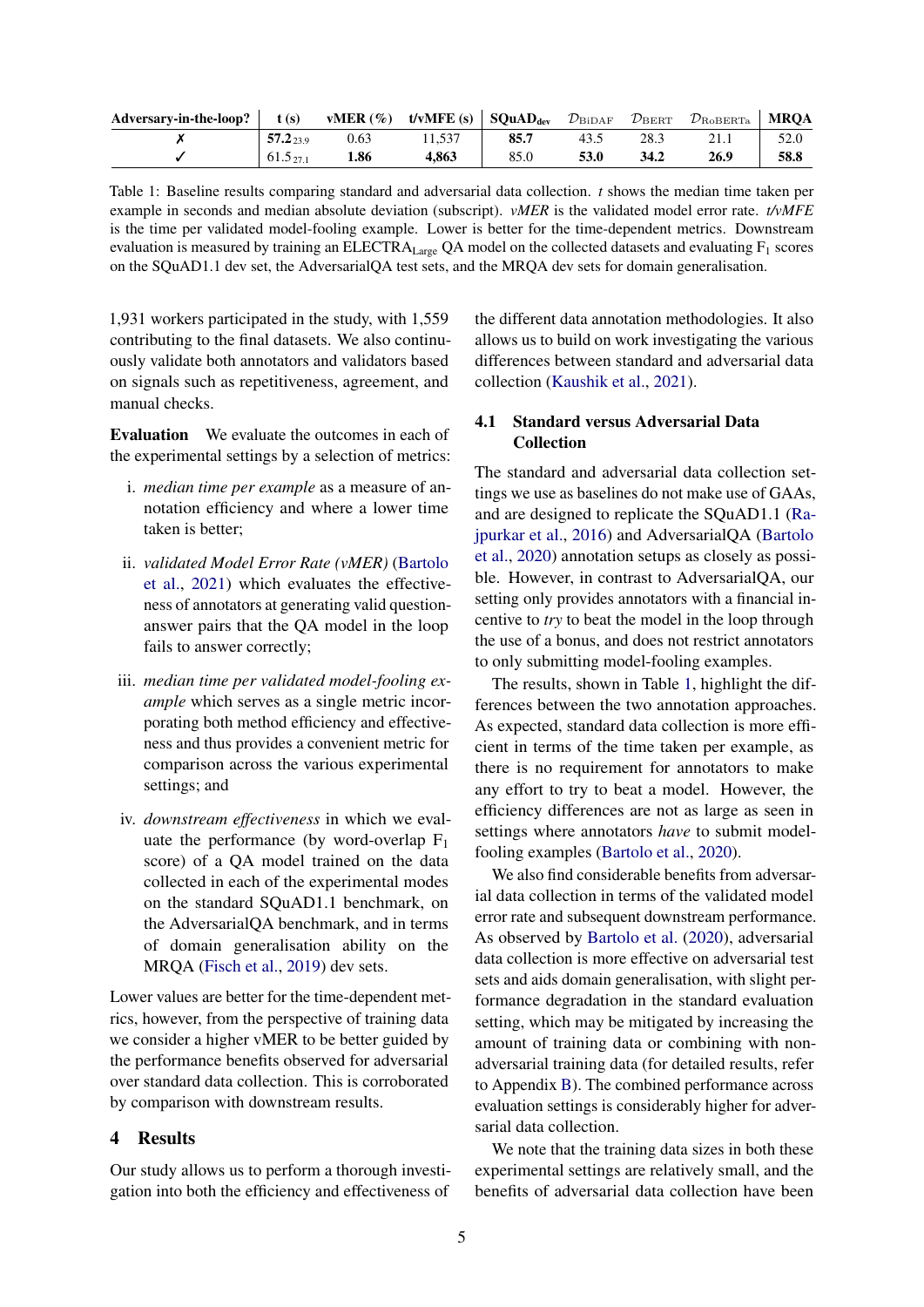<span id="page-5-0"></span>

| <b>Sampling Strategy</b> | t (s)         | $vMER(\%)$ | t/vMFE(s) | $\parallel$ SQuAD <sub>dev</sub> | $\mathcal{D}_{\rm BiDAF}$ | $\mathcal{D}_{\rm BERT}$ | $\mathcal{D}_{\rm RoBERTa}$ | <b>MROA</b> |
|--------------------------|---------------|------------|-----------|----------------------------------|---------------------------|--------------------------|-----------------------------|-------------|
| Likelihood               | $37.5_{21.4}$ | 0.62       | 8.708     | 85.5                             | 41.8                      | 25.3                     | 20.3                        | 53.6        |
| Adversarial              | $55.6_{20.9}$ | 4.02       | 1.760     | 84.7                             | 45.5                      | 26.1                     | 20.0                        | 54.3        |
| Uncertainty              | $63.1_{28.6}$ |            | 3.018     | 83.2                             | 45.5                      | 28.2                     | 21.9                        | 53.2        |

Table 2: Results for the investigation into supporting standard data collection using GAAs. Since this setting assumes no access to adversarially-sourced data, we use a generative model trained only on questions from SQuAD1.1. There is no adversarial QA model in the loop in this setting.

shown to be more pronounced in the low data regime, likely due to increased example diversity. Furthermore, while the passages used in this study are sourced from Wikipedia, there may exist characteristic differences between these and the passages used in SQuAD.

We also observe considerably lower (i.e., better) adversarial human evaluation vMER scores achieved for our synthetically-augmented ELECTRALarge model-in-the-loop compared to the 8.8% reported for RoBERTa<sub>Large</sub> by [Bartolo et al.](#page-8-2) [\(2021\)](#page-8-2). We hypothesise that this is primarily due to two factors: the improved robustness of ELEC-TRA in comparison to RoBERTa, and more tightlycontrolled example validation. For further evidence of the improved adversarial robustness of ELEC-TRA, refer to Appendix [C.](#page-11-1)

### 4.2 Improving Standard Data Collection

We now investigate whether it might be possible to improve standard data collection practices using generative assistants – *can we achieve similar performance to adversarial data collection without access to any adversarial data?*

We therefore use a GAA trained on SQuAD1.1, and investigate the three sampling techniques namely: likelihood, adversarial, and uncertainty sampling. Results are shown in Table [2.](#page-5-0) We find that using a GAA with likelihood sampling considerably improves the efficiency of the annotation process in comparison to the standard data collection baseline in Table [1.](#page-4-0) It also gives comparable vMER results and downstream QA performance.

Furthermore, both the adversarial and uncertainty sampling strategies prove effective. While the reduction in time taken per example is not as substantial as for standard likelihood sampling, and is comparable to the standard data collection baseline, the vMER – an indicator of the diversity of the collected training data – is substantially improved and outperforms the adversarial data collection baseline. The downstream results are also promising, providing slight improvements over the

standard data collection setting, particularly with regards to domain generalisation. They start to make progress towards the values obtained for the adversarial data collection baseline although, despite the improved vMER, overall downstream performance is considerably higher in the adversarial data collection setting.

In summary, these results shows that we can encourage annotators to come up with more challenging examples without requiring any adversariallycollected data or an adversarial model in the loop, simply through the use of GAAs paired with an appropriate sampling strategy. However, using adversarial data collection still provides substantially better downstream performance. These observations are in line with our initial hypothesis that sampling generated prompts from regions of known model uncertainty, or prompts that we know the model finds challenging to answer, irrespective of generated sample quality, provides annotators with a better starting point for example creation.

#### 4.3 Improving Adversarial Data Collection

Following the efficiency gains observed for standard data collection, we investigate whether it is possible for GAAs to provide further improvements over adversarial data collection. As for the previous experiments, we investigate GAAs trained on three different datasets: SQuAD1.1, AdversarialQA, and the combination of both. We combine each of these with the three previously discussed sampling strategies resulting in nine different experimental settings. Results are shown in Table [3.](#page-6-0)

We find that when annotators are incentivised to try to beat an adversarial QA model-in-the-loop, the previously seen efficiency gains are not as clear cut. In fact, annotators are slightly slower than for the adversarial data collection baseline when using a SQuAD-trained GAA. When using a GAA that has been trained on adversarially-sourced questions, standard likelihood sampling provides efficiency gains over the baseline, however, both adversarial and uncertainty sampling (which naturally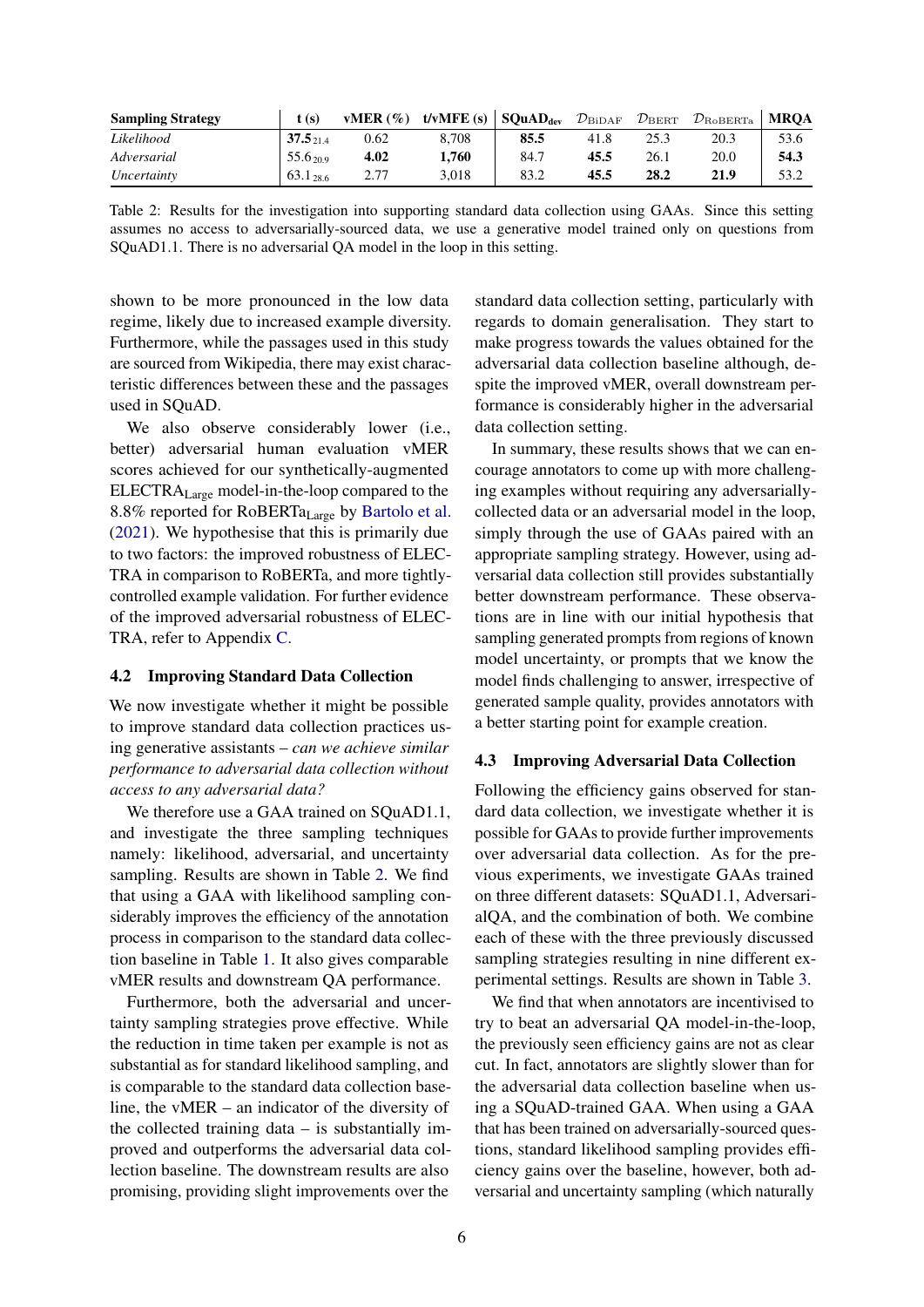<span id="page-6-0"></span>

| <b>GAA Training</b> | <b>Sampling</b> | t(s)                 | vMER(%) | t/vMFE(s) | SQuAD <sub>dev</sub> | $\mathcal{D}_{\rm BiDAF}$ | $\mathcal{D}_{\rm BERT}$ | $\mathcal{D}_{\rm RoBERTa}$ | <b>MROA</b> |
|---------------------|-----------------|----------------------|---------|-----------|----------------------|---------------------------|--------------------------|-----------------------------|-------------|
| SOuAD               | Likelihood      | $61.1_{31.9}$        | 2.25    | 3,501     | 86.5                 | 50.1                      | 30.1                     | 24.1                        | 57.6        |
| SOuAD               | Adversarial     | 62.6 <sub>22.7</sub> | 4.66    | 1,750     | 83.2                 | 48.1                      | 27.7                     | 24.2                        | 55.0        |
| SOuAD               | Uncertainty     | $62.1_{26.3}$        | 2.41    | 3,317     | 86.1                 | 51.8                      | 31.1                     | 24.4                        | 58.4        |
| AdversarialOA       | Likelihood      | 54.2 24.4            | 3.09    | 2.458     | 84.7                 | 49.8                      | 36.9                     | 29.8                        | 56.8        |
| AdversarialOA       | Adversarial     | 63.9 <sub>25.6</sub> | 6.30    | 1.262     | 83.3                 | 49.4                      | 34.9                     | 28.1                        | 56.7        |
| AdversarialOA       | Uncertainty     | $72.1_{\,30.9}$      | 5.20    | 1,776     | 83.6                 | 50.3                      | 37.3                     | 27.0                        | 55.7        |
| Combined            | Likelihood      | $53.6_{25.6}$        | 2.64    | 2.724     | 85.1                 | 48.9                      | 33.4                     | 24.7                        | 56.5        |
| Combined            | Adversarial     | 69.6 <sub>29.6</sub> | 4.86    | 1.922     | 82.9                 | 48.0                      | 33.6                     | 28.6                        | 54.5        |
| Combined            | Uncertainty     | $62.0_{25.0}$        | 4.87    | 1.690     | 85.3                 | 50.5                      | 33.9                     | 28.8                        | 56.5        |

Table 3: Results for the investigation into supporting adversarial data collection using GAAs. We investigate three different GAA training dataset sources, and three sampling strategies. The adversarial QA model used in the annotation loop is identical for all settings.

<span id="page-6-1"></span>

| <b>GAA Training</b> | <b>Sampling</b> | t(s)                  | vMER $(\%)$ | $t/vMFE$ (s) | <b>SQuAD</b> <sub>dev</sub> $\mathcal{D}_{\text{BiDAF}}$ $\mathcal{D}_{\text{BERT}}$ |      |      | $\mathcal{D}_{\rm RoBERTa}$ | <b>MROA</b> |
|---------------------|-----------------|-----------------------|-------------|--------------|--------------------------------------------------------------------------------------|------|------|-----------------------------|-------------|
| AdversarialOA       | Likelihood      | 38.5.22               | 5.63        | 988          | 83.8                                                                                 | 49.7 | 40.3 | 30.7                        | 55.9        |
| AdversarialOA       | Adversarial     | $44.2_{216}$          | 9.46        | 668          | 83.9                                                                                 | 48.7 | 36.2 | 30.3                        | 55.2        |
| AdversarialOA       | Uncertainty     | $49.9_{248}$          | 7.80        | 854          | 84.8                                                                                 | 51.3 | 38.9 | 30.6                        | 56.3        |
| Combined            | Likelihood      | $45.9_{234}$          | 2.90        | 2.196        | 85.2                                                                                 | 51.1 | 37.5 | 28.1                        | 56.4        |
| Combined            | Adversarial     | $56.3_{271}$          | 9.53        | 785          | 83.5                                                                                 | 48.4 | 35.5 | 29.3                        | 55.5        |
| Combined            | Uncertainty     | $57.6$ <sub>277</sub> | 4.48        | 1.841        | 83.4                                                                                 | 47.4 | 36.6 | 27.8                        | 55.2        |

Table 4: Results for the investigation into supporting adversarial data collection using GAAs equipped with answer prompting. We investigate two different GAA training dataset sources, and three sampling strategies. The adversarial QA model-in-the-loop is identical for all settings.

lead to more complex prompts that might be more challenging to work with) actually slow annotators down, although they do provide improved validated model error rates and overall better adversarial example generation efficiency measured by the time taken per validated model-fooling example.

In terms of downstream performance, there is no clear best option, but the best settings consistently outperform the adversarial data collection baseline on the most challenging examples ( $\mathcal{D}_{\text{BERT}}$  and  $\mathcal{D}_{\text{RoBERTa}}$ ) while providing comparable results in the other evaluation settings. Surprisingly, we find that various settings, particularly those involving a SQuAD-trained GAA can provide performance gains over the standard data collection baseline on SQuAD1.1. We also observe that a SQuADtrained GAA with uncertainty sampling gives best performance on the less challenging evaluation sets, while an AdversarialQA-trained GAA gives best performance on the evaluation datasets collected using a more performant adversary. This is also in line with the observations made by [Bartolo et al.](#page-8-1) [\(2020\)](#page-8-1) showing a distributional shift in question type and complexity with an increasingly stronger model-in-the-loop.

The general takeaway in terms of the ideal experimental setting from the perspective of downstream performance is that it depends on the particular evaluation setting, with GAAs trained on examples from a particular setting yielding better performance when the downstream model is also evaluated in similar conditions. Another key observation is that both the validated model error rate and time per validated model-fooling example comfortably outperform the baselines across the board, highlighting the enhancements to the effectiveness of the annotation process provided by incorporating GAAs in the loop.

#### 4.4 Investigating Answer Prompting

The settings explored in the previous sections focus on investigating the effects of assisting free-text generation of the questions using GAAs. However, the QA crowdsourcing setting also involves annotation of answer spans, which we also explore in the search for efficiency gains. Here, we explore GAAs trained on datasets with adversarially-sourced components and the same three sampling strategies as previously (likelihood, uncertainty and adversarial), while additionally providing annotators with an answer suggestion.

In essence, this is similar to an answer and question validation setting, with the difference that annotators have the ability to freely modify both an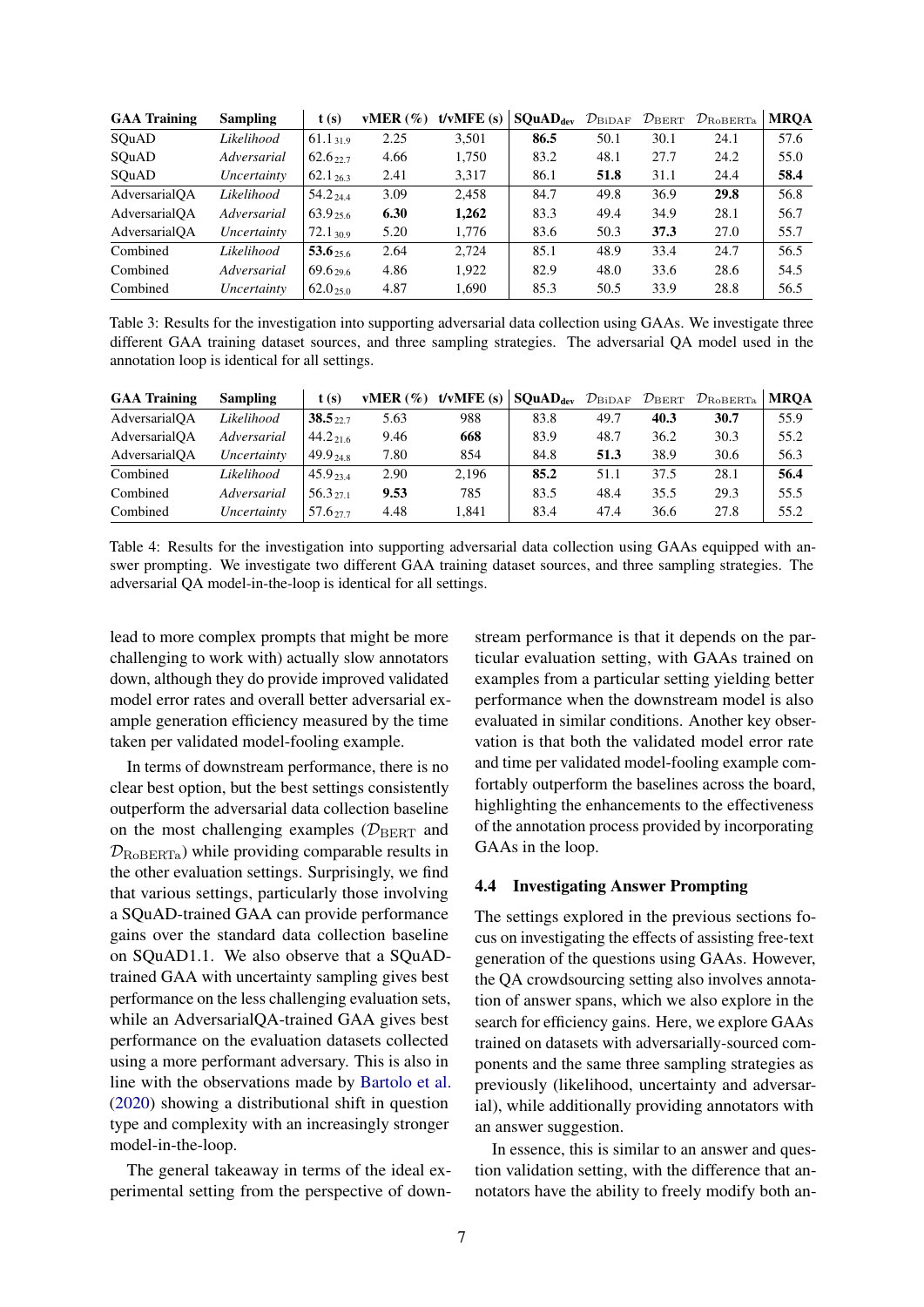swer and question, or request additional suggestions. Results for our experiments involving answer assistance are shown in Table [4.](#page-6-1)

We find that answer prompting is very effective at improving annotation efficiency, providing gains in all six experimental settings while also providing improved vMER results in all cases. We also see very similar downstream performance result patterns to the previous set of experiments – for performance on the more challenging evaluation sets ( $\mathcal{D}_{\text{BERT}}$  and  $\mathcal{D}_{\text{RoBERTa}}$ ), an AdversarialQAtrained GAA with likelihood sampling gives best performance, while for performance on SQuAD, a GAA trained on examples including SQuAD gives the best results. As previously discussed and as shown in Appendix [B,](#page-11-0) adding SQuAD examples to the training data mitigates this effect.

The consistency in performance patterns serves to further highlight the previous observation that, while using GAAs provides considerable gains in both the efficiency of the annotation process and effectiveness in terms of downstream results, the ideal annotation setup should be selected based on the target downstream evaluation. It is also worth highlighting the considerable performance improvements on the more challenging AdversarialQA evaluation sets observed when using an AdversarialQA-trained GAA even over adversarial data collection.

# 5 Annotator Interaction with GAAs

While we provide annotators with instructions explaining how they can use the GAAs to aid their annotation, they are free to query the generative models as many times as they like, if at all, during annotation. We are interested to see how the three main factors affecting interaction with the GAAs that we explore – training data, sampling strategy, and answer prompting – affect the ways in which annotators interact or use the GAAs.

Results, shown in Table [5,](#page-7-0) indicate that annotators query the GAA less frequently when being shown simpler prompts i.e. those obtained using a GAA trained on non-adversarially sourced examples, or selected using likelihood sampling which tends to provide higher quality and less complex generated texts. We also find that annotators query the GAA more frequently when an answer prompt is also provided. We believe that this can be attributed to the fact that the answer and question prompt setting is more similar to a validation work-

<span id="page-7-0"></span>

| <b>Feature</b>      | <b>Setting</b> | Avg. #Generations<br>per Example |  |  |
|---------------------|----------------|----------------------------------|--|--|
|                     | SOuAD          | 0.69                             |  |  |
| <b>GAA</b> Training | AdversarialOA  | 0.86                             |  |  |
|                     | Combined       | 0.83                             |  |  |
|                     | Likelihood     | 0.67                             |  |  |
| Sampling            | Adversarial    | 0.87                             |  |  |
|                     | Uncertainty    | 0.83                             |  |  |
|                     | х              | 0.73                             |  |  |
| Answer Prompt?      |                | 0.91                             |  |  |

Table 5: Results showing how often annotators query the GAA for different experimental settings.

flow, allowing annotators to generate prompts until a satisfactory one is found.

#### 6 Discussion and Conclusion

In this work, we introduce Generative Annotation Assistants (GAAs) and investigate their potential to aid crowdworkers with creating more effective training data more efficiently. We perform a thorough analysis of how GAAs can be used for improving QA dataset annotation in different settings, including different generative model training data, sampling strategies, and whether to also provide annotators with answer suggestions.

We find that GAAs are beneficial in both the standard and adversarial data collection settings. In the standard data collection setting, and under the assumption of no access to adversarially-collected data, GAAs with prompts sampled based on likelihood provide annotation speed-ups, while prompts sampled by adversarial performance or uncertainty metrics provide benefits to both the model error rates on the collected data as well as subsequent downstream QA performance. We find that while GAAs are effective for improving standard data collection, we still do not approach the performance obtained when using adversarial data collection.

For adversarial data collection, we demonstrate improved effectiveness of the annotation process over the non-GAA baseline, although this comes at a cost of reduced annotation efficiency. We show that also aiding annotators with answer prompts boosts data collection efficiency even beyond that of standard data collection, while retaining overall downstream performance.

We find that the ideal annotation setting differs for different intended evaluations, with an uncertainty-sampled GAA trained on data that was not adversarially-collected providing best perfor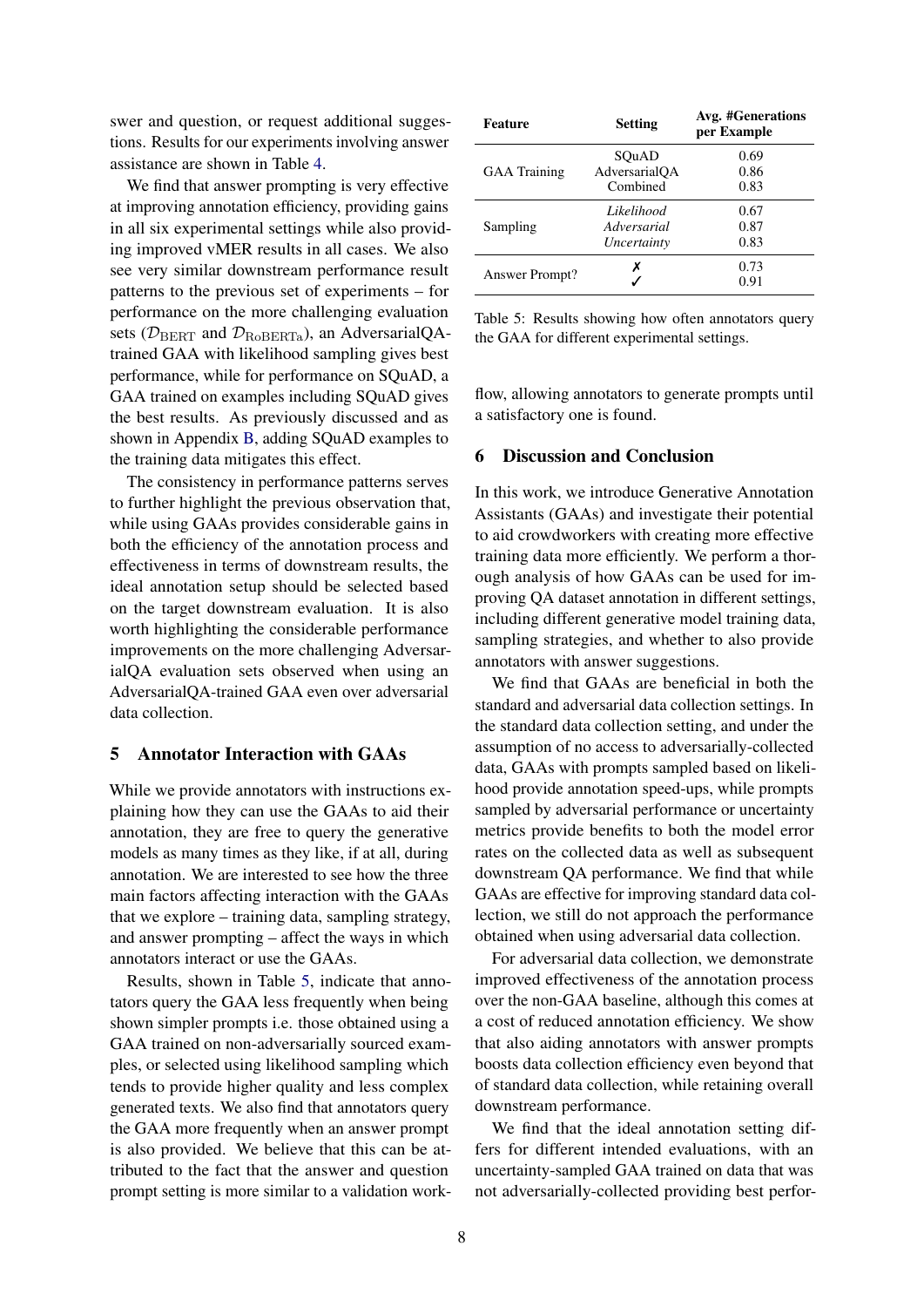mance on simpler questions, while a GAA trained on adversarially-collected data provides best downstream performance on more challenging evaluation sets. However, we also find that combining with a small sample of SQuAD training examples can boost performance on these less-challenging questions, and that in this setting a likelihoodsampled adversarially-trained GAA consistently provides the best results.

In terms of efficiency, we see annotation speedups over baseline of 34.4% for standard data collection and 37.4% for adversarial data collection. In terms of effectiveness, we see over a 5x improvement in vMER over adversarial data collection, along with downstream performance gains. We improve over standard data collection on  $SQuAD<sub>dev</sub>$ by up to  $0.8F_1$  and improve over adversarial data collection by up to  $6.1F_1$  on  $\mathcal{D}_{BERT}$ , and  $3.8F_1$ on  $\mathcal{D}_{\text{RoBERTa}}$ . Furthermore, we see benefits in domain generalisation over standard data collection, and show that annotators interact with the GAA more frequently when it has been trained on adversarially-collected data, is sampled based on adversarial or uncertainty feedback, and also provides answer prompts.

While our analysis is limited by the size of the collected data, we believe that GAAs can help drive further innovation into improved data collection methodologies based on these findings. We hope that our analysis of various aspects of GAA incorporation into the annotation pipeline and the interactions between annotators and multiple models in the loop can help inform future work exploring broader aspects of GAA use, such as for other NLP tasks or for larger scale annotation efforts.

# 7 Ethical Considerations

We collect a training datasets as a part of the analysis in this work. The passages are sourced from Wikipedia through KILT. As described in the main text, our incentive structure is designed to ensure that crowdworkers were fairly compensated. Our datasets focus on the English language. As this data is not collected for the purpose of designing NLP applications, we do not foresee any risks associated with the use of this data.

# Acknowledgements

The authors would like to thank the Dynabench team for their feedback and continuous support.

### References

- <span id="page-8-6"></span>Chris Alberti, Daniel Andor, Emily Pitler, Jacob Devlin, and Michael Collins. 2019. [Synthetic QA cor](https://doi.org/10.18653/v1/P19-1620)[pora generation with roundtrip consistency.](https://doi.org/10.18653/v1/P19-1620) In *Proceedings of the 57th Annual Meeting of the Association for Computational Linguistics*, pages 6168– 6173, Florence, Italy. Association for Computational Linguistics.
- <span id="page-8-1"></span>Max Bartolo, Alastair Roberts, Johannes Welbl, Sebastian Riedel, and Pontus Stenetorp. 2020. [Beat the](https://doi.org/10.1162/tacl_a_00338) [AI: Investigating Adversarial Human Annotation for](https://doi.org/10.1162/tacl_a_00338) [Reading Comprehension.](https://doi.org/10.1162/tacl_a_00338) *Transactions of the Association for Computational Linguistics*, 8:662–678.
- <span id="page-8-2"></span>Max Bartolo, Tristan Thrush, Robin Jia, Sebastian Riedel, Pontus Stenetorp, and Douwe Kiela. 2021. [Improving Question Answering Model Robustness](http://arxiv.org/abs/2104.08678) [with Synthetic Adversarial Data Generation.](http://arxiv.org/abs/2104.08678)
- <span id="page-8-4"></span>Samuel R Bowman and George E Dahl. 2021. What will it take to fix benchmarking in natural language understanding? *arXiv preprint arXiv:2104.02145*.
- <span id="page-8-7"></span>Samuel R. Bowman, Jennimaria Palomaki, Livio Baldini Soares, and Emily Pitler. 2020. [New protocols](https://doi.org/10.18653/v1/2020.emnlp-main.658) [and negative results for textual entailment data col](https://doi.org/10.18653/v1/2020.emnlp-main.658)[lection.](https://doi.org/10.18653/v1/2020.emnlp-main.658) In *Proceedings of the 2020 Conference on Empirical Methods in Natural Language Processing (EMNLP)*, pages 8203–8214, Online. Association for Computational Linguistics.
- <span id="page-8-0"></span>Danqi Chen, Jason Bolton, and Christopher D. Manning. 2016. [A thorough examination of the](https://doi.org/10.18653/v1/P16-1223) [CNN/Daily Mail reading comprehension task.](https://doi.org/10.18653/v1/P16-1223) In *Proceedings of the 54th Annual Meeting of the Association for Computational Linguistics (Volume 1: Long Papers)*, pages 2358–2367, Berlin, Germany. Association for Computational Linguistics.
- <span id="page-8-8"></span>Kevin Clark, Minh-Thang Luong, Quoc V. Le, and Christopher D. Manning. 2020. [Electra: Pre](https://openreview.net/forum?id=r1xMH1BtvB)[training text encoders as discriminators rather than](https://openreview.net/forum?id=r1xMH1BtvB) [generators.](https://openreview.net/forum?id=r1xMH1BtvB) In *International Conference on Learning Representations*.
- <span id="page-8-3"></span>Emily Dinan, Samuel Humeau, Bharath Chintagunta, and Jason Weston. 2019. [Build it break it fix it for](https://doi.org/10.18653/v1/D19-1461) [dialogue safety: Robustness from adversarial human](https://doi.org/10.18653/v1/D19-1461) [attack.](https://doi.org/10.18653/v1/D19-1461) In *Proceedings of the 2019 Conference on Empirical Methods in Natural Language Processing and the 9th International Joint Conference on Natural Language Processing (EMNLP-IJCNLP)*, pages 4537–4546, Hong Kong, China. Association for Computational Linguistics.
- <span id="page-8-5"></span>Xinya Du and Claire Cardie. 2018. [Harvest](https://doi.org/10.18653/v1/P18-1177)[ing paragraph-level question-answer pairs from](https://doi.org/10.18653/v1/P18-1177) [Wikipedia.](https://doi.org/10.18653/v1/P18-1177) In *Proceedings of the 56th Annual Meeting of the Association for Computational Linguistics (Volume 1: Long Papers)*, pages 1907–1917, Melbourne, Australia. Association for Computational Linguistics.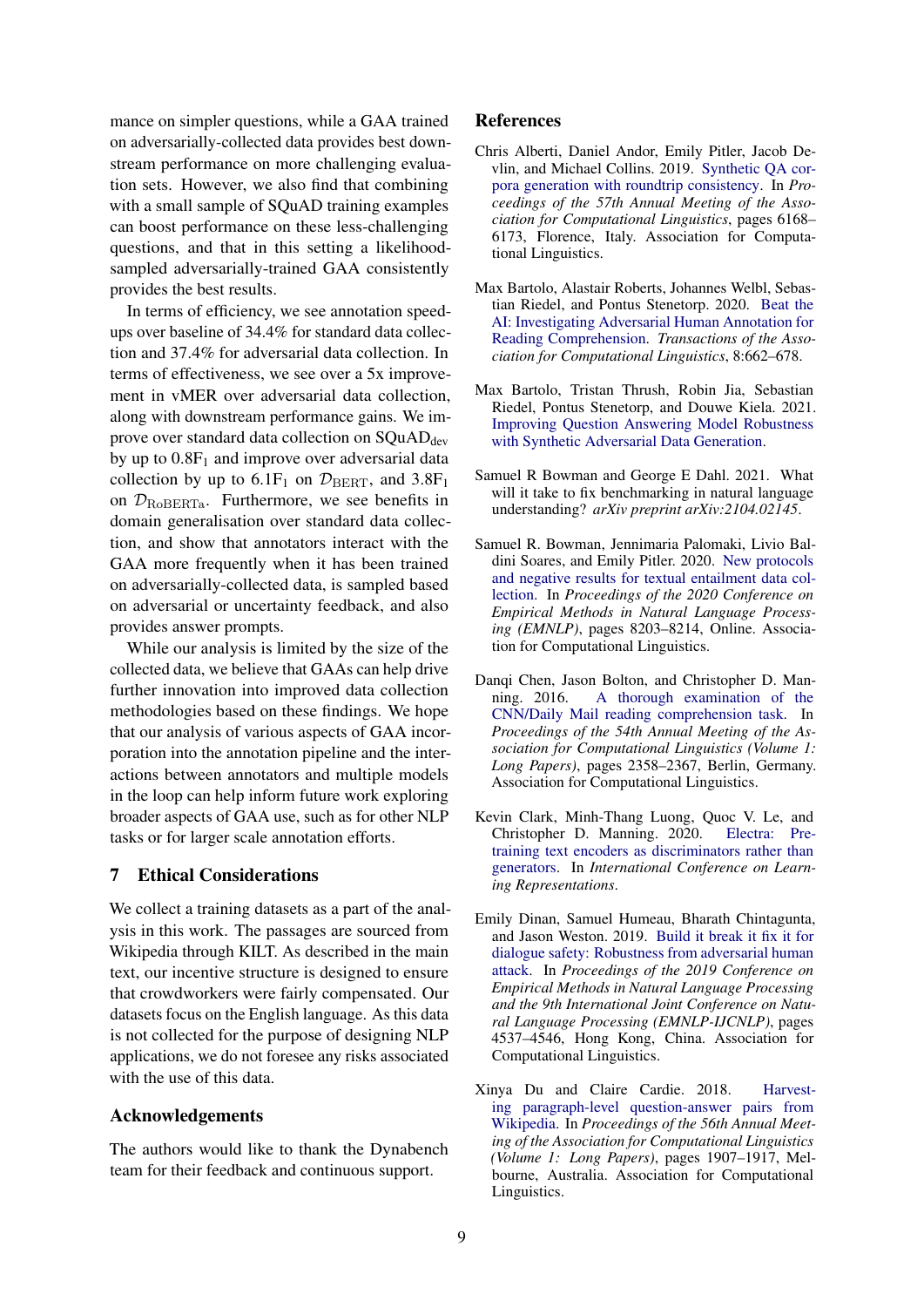- <span id="page-9-8"></span>Xinya Du, Junru Shao, and Claire Cardie. 2017. [Learn](https://doi.org/10.18653/v1/P17-1123)[ing to ask: Neural question generation for reading](https://doi.org/10.18653/v1/P17-1123) [comprehension.](https://doi.org/10.18653/v1/P17-1123) In *Proceedings of the 55th Annual Meeting of the Association for Computational Linguistics (Volume 1: Long Papers)*, pages 1342–1352, Vancouver, Canada. Association for Computational Linguistics.
- <span id="page-9-6"></span>Dheeru Dua, Yizhong Wang, Pradeep Dasigi, Gabriel Stanovsky, Sameer Singh, and Matt Gardner. 2019. [DROP: A reading comprehension benchmark requir](https://doi.org/10.18653/v1/N19-1246)[ing discrete reasoning over paragraphs.](https://doi.org/10.18653/v1/N19-1246) In *Proceedings of the 2019 Conference of the North American Chapter of the Association for Computational Linguistics: Human Language Technologies, Volume 1 (Long and Short Papers)*, pages 2368–2378, Minneapolis, Minnesota. Association for Computational Linguistics.
- <span id="page-9-11"></span>Allyson Ettinger, Sudha Rao, Hal Daumé III, and Emily M. Bender. 2017. [Towards linguistically gen](http://arxiv.org/abs/1711.01505)[eralizable NLP systems: A workshop and shared](http://arxiv.org/abs/1711.01505) [task.](http://arxiv.org/abs/1711.01505) *CoRR*, abs/1711.01505.
- <span id="page-9-15"></span>Adam Fisch, Alon Talmor, Robin Jia, Minjoon Seo, Eunsol Choi, and Danqi Chen. 2019. MRQA 2019 shared task: Evaluating generalization in reading comprehension. In *Proceedings of 2nd Machine Reading for Reading Comprehension (MRQA) Workshop at EMNLP*.
- <span id="page-9-2"></span>Mor Geva, Yoav Goldberg, and Jonathan Berant. 2019. [Are we modeling the task or the annotator? an inves](https://doi.org/10.18653/v1/D19-1107)[tigation of annotator bias in natural language under](https://doi.org/10.18653/v1/D19-1107)[standing datasets.](https://doi.org/10.18653/v1/D19-1107) In *Proceedings of the 2019 Conference on Empirical Methods in Natural Language Processing and the 9th International Joint Conference on Natural Language Processing (EMNLP-IJCNLP)*, pages 1161–1166, Hong Kong, China. Association for Computational Linguistics.
- <span id="page-9-1"></span>Suchin Gururangan, Swabha Swayamdipta, Omer Levy, Roy Schwartz, Samuel Bowman, and Noah A. Smith. 2018. [Annotation artifacts in natural lan](https://doi.org/10.18653/v1/N18-2017)[guage inference data.](https://doi.org/10.18653/v1/N18-2017) In *Proceedings of the 2018 Conference of the North American Chapter of the Association for Computational Linguistics: Human Language Technologies, Volume 2 (Short Papers)*, pages 107–112, New Orleans, Louisiana. Association for Computational Linguistics.
- <span id="page-9-0"></span>Robin Jia and Percy Liang. 2017. [Adversarial exam](https://doi.org/10.18653/v1/D17-1215)[ples for evaluating reading comprehension systems.](https://doi.org/10.18653/v1/D17-1215) In *Proceedings of the 2017 Conference on Empirical Methods in Natural Language Processing*, pages 2021–2031, Copenhagen, Denmark. Association for Computational Linguistics.
- <span id="page-9-7"></span>Divyansh Kaushik, Douwe Kiela, Zachary C. Lipton, and Wen-tau Yih. 2021. [On the efficacy of adversar](https://doi.org/10.18653/v1/2021.acl-long.517)[ial data collection for question answering: Results](https://doi.org/10.18653/v1/2021.acl-long.517) [from a large-scale randomized study.](https://doi.org/10.18653/v1/2021.acl-long.517) In *Proceedings of the 59th Annual Meeting of the Association*

*for Computational Linguistics and the 11th International Joint Conference on Natural Language Processing (Volume 1: Long Papers)*, pages 6618–6633, Online. Association for Computational Linguistics.

- <span id="page-9-4"></span>Douwe Kiela, Max Bartolo, Yixin Nie, Divyansh Kaushik, Atticus Geiger, Zhengxuan Wu, Bertie Vidgen, Grusha Prasad, Amanpreet Singh, Pratik Ringshia, Zhiyi Ma, Tristan Thrush, Sebastian Riedel, Zeerak Waseem, Pontus Stenetorp, Robin Jia, Mohit Bansal, Christopher Potts, and Adina Williams. 2021. [Dynabench: Rethinking benchmarking in](https://doi.org/10.18653/v1/2021.naacl-main.324) [NLP.](https://doi.org/10.18653/v1/2021.naacl-main.324) In *Proceedings of the 2021 Conference of the North American Chapter of the Association for Computational Linguistics: Human Language Technologies*, pages 4110–4124, Online. Association for Computational Linguistics.
- <span id="page-9-12"></span>David D. Lewis and William A. Gale. 1994. [A sequen](http://dblp.uni-trier.de/db/conf/sigir/sigir94.html#LewisG94)[tial algorithm for training text classifiers.](http://dblp.uni-trier.de/db/conf/sigir/sigir94.html#LewisG94) In *SIGIR*, pages 3–12. ACM/Springer.
- <span id="page-9-9"></span>Mike Lewis and Angela Fan. 2019. [Generative ques](https://openreview.net/forum?id=Bkx0RjA9tX)[tion answering: Learning to answer the whole ques](https://openreview.net/forum?id=Bkx0RjA9tX)[tion.](https://openreview.net/forum?id=Bkx0RjA9tX) In *International Conference on Learning Representations*.
- <span id="page-9-14"></span>Mike Lewis, Yinhan Liu, Naman Goyal, Marjan Ghazvininejad, Abdelrahman Mohamed, Omer Levy, Veselin Stoyanov, and Luke Zettlemoyer. 2020. [BART: Denoising sequence-to-sequence pre](https://doi.org/10.18653/v1/2020.acl-main.703)[training for natural language generation, translation,](https://doi.org/10.18653/v1/2020.acl-main.703) [and comprehension.](https://doi.org/10.18653/v1/2020.acl-main.703) In *Proceedings of the 58th Annual Meeting of the Association for Computational Linguistics*, pages 7871–7880, Online. Association for Computational Linguistics.
- <span id="page-9-10"></span>Patrick Lewis, Yuxiang Wu, Linqing Liu, Pasquale Minervini, Heinrich Küttler, Aleksandra Piktus, Pontus Stenetorp, and Sebastian Riedel. 2021. PAQ: 65 million probably-asked questions and what you can do with them. *arXiv preprint arXiv:2102.07033*.
- <span id="page-9-3"></span>Tom McCoy, Ellie Pavlick, and Tal Linzen. 2019. [Right for the wrong reasons: Diagnosing syntactic](https://doi.org/10.18653/v1/P19-1334) [heuristics in natural language inference.](https://doi.org/10.18653/v1/P19-1334) In *Proceedings of the 57th Annual Meeting of the Association for Computational Linguistics*, pages 3428–3448, Florence, Italy. Association for Computational Linguistics.
- <span id="page-9-5"></span>Yixin Nie, Adina Williams, Emily Dinan, Mohit Bansal, Jason Weston, and Douwe Kiela. 2020. [Ad](https://doi.org/10.18653/v1/2020.acl-main.441)[versarial NLI: A new benchmark for natural lan](https://doi.org/10.18653/v1/2020.acl-main.441)[guage understanding.](https://doi.org/10.18653/v1/2020.acl-main.441) In *Proceedings of the 58th Annual Meeting of the Association for Computational Linguistics*, pages 4885–4901, Online. Association for Computational Linguistics.
- <span id="page-9-13"></span>Myle Ott, Sergey Edunov, Alexei Baevski, Angela Fan, Sam Gross, Nathan Ng, David Grangier, and Michael Auli. 2019. fairseq: A Fast, Extensible Toolkit for Sequence Modeling. In *Proceedings of NAACL-HLT 2019: Demonstrations*.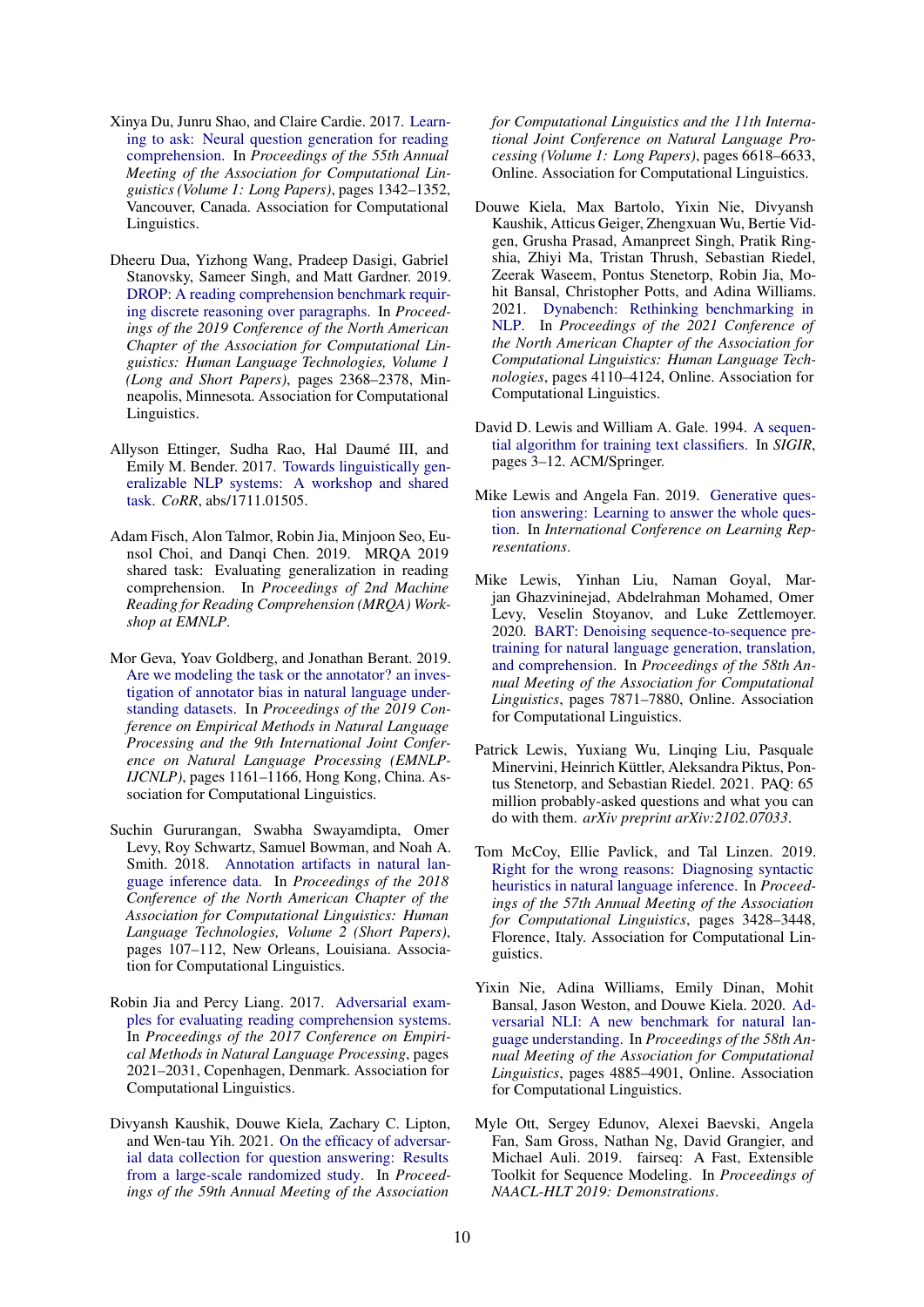- <span id="page-10-15"></span>Fabio Petroni, Aleksandra Piktus, Angela Fan, Patrick Lewis, Majid Yazdani, Nicola De Cao, James Thorne, Yacine Jernite, Vladimir Karpukhin, Jean Maillard, Vassilis Plachouras, Tim Rocktäschel, and Sebastian Riedel. 2021. [KILT: a benchmark for](https://doi.org/10.18653/v1/2021.naacl-main.200) [knowledge intensive language tasks.](https://doi.org/10.18653/v1/2021.naacl-main.200) In *Proceedings of the 2021 Conference of the North American Chapter of the Association for Computational Linguistics: Human Language Technologies*, pages 2523–2544, Online. Association for Computational Linguistics.
- <span id="page-10-5"></span>Jason Phang, Angelica Chen, William Huang, and Samuel R Bowman. 2021. structed evaluation sets are more challenging, but may not be fair. *arXiv preprint arXiv:2111.08181*.
- <span id="page-10-12"></span>Christopher Potts, Zhengxuan Wu, Atticus Geiger, and Douwe Kiela. 2021. [DynaSent: A dynamic bench](https://doi.org/10.18653/v1/2021.acl-long.186)[mark for sentiment analysis.](https://doi.org/10.18653/v1/2021.acl-long.186) In *Proceedings of the 59th Annual Meeting of the Association for Computational Linguistics and the 11th International Joint Conference on Natural Language Processing (Volume 1: Long Papers)*, pages 2388–2404, Online. Association for Computational Linguistics.
- <span id="page-10-7"></span>Raul Puri, Ryan Spring, Mohammad Shoeybi, Mostofa Patwary, and Bryan Catanzaro. 2020. [Training ques](https://doi.org/10.18653/v1/2020.emnlp-main.468)[tion answering models from synthetic data.](https://doi.org/10.18653/v1/2020.emnlp-main.468) In *Proceedings of the 2020 Conference on Empirical Methods in Natural Language Processing (EMNLP)*, pages 5811–5826, Online. Association for Computational Linguistics.
- <span id="page-10-16"></span>Pranav Rajpurkar, Jian Zhang, Konstantin Lopyrev, and Percy Liang. 2016. [SQuAD: 100,000+ questions for](https://doi.org/10.18653/v1/D16-1264) [machine comprehension of text.](https://doi.org/10.18653/v1/D16-1264) In *Proceedings of the 2016 Conference on Empirical Methods in Natural Language Processing*, pages 2383–2392, Austin, Texas. Association for Computational Linguistics.
- <span id="page-10-10"></span>Alexis Ross, Tongshuang Wu, Hao Peng, Matthew E. Peters, and Matt Gardner. 2021. Tailor: Generating and perturbing text with semantic controls. *arXiv preprint arXiv:2107.07150*.
- <span id="page-10-0"></span>Roy Schwartz, Maarten Sap, Ioannis Konstas, Leila Zilles, Yejin Choi, and Noah A. Smith. 2017. [The](https://doi.org/10.18653/v1/K17-1004) [effect of different writing tasks on linguistic style: A](https://doi.org/10.18653/v1/K17-1004) [case study of the ROC story cloze task.](https://doi.org/10.18653/v1/K17-1004) In *Proceedings of the 21st Conference on Computational Natural Language Learning (CoNLL 2017)*, pages 15–25, Vancouver, Canada. Association for Computational Linguistics.
- <span id="page-10-14"></span>Burr Settles. 2009. Active learning literature survey. Technical report, University of Wisconsin-Madison Department of Computer Sciences.
- <span id="page-10-13"></span>Yoshimasa Tsuruoka, Jun'ichi Tsujii, and Sophia Ananiadou. 2008. [Accelerating the annotation of sparse](https://aclanthology.org/W08-0605) [named entities by dynamic sentence selection.](https://aclanthology.org/W08-0605) In *Proceedings of the Workshop on Current Trends in Biomedical Natural Language Processing*, pages 30–37, Columbus, Ohio. Association for Computational Linguistics.
- <span id="page-10-11"></span>Clara Vania, Phu Mon Htut, William Huang, Dhara Mungra, Richard Yuanzhe Pang, Jason Phang, Haokun Liu, Kyunghyun Cho, and Samuel R. Bowman. 2021. [Comparing test sets with item response](https://doi.org/10.18653/v1/2021.acl-long.92) [theory.](https://doi.org/10.18653/v1/2021.acl-long.92) In *Proceedings of the 59th Annual Meeting of the Association for Computational Linguistics and the 11th International Joint Conference on Natural Language Processing (Volume 1: Long Papers)*, pages 1141–1158, Online. Association for Computational Linguistics.
- <span id="page-10-3"></span>Eric Wallace, Adina Williams, Robin Jia, and Douwe Kiela. 2021. Analyzing dynamic adversarial training data in the limit. *arXiv preprint arXiv:2110.08514*.
- <span id="page-10-1"></span>Dirk Weissenborn, Georg Wiese, and Laura Seiffe. 2017. [Making neural QA as simple as possible](https://doi.org/10.18653/v1/K17-1028) [but not simpler.](https://doi.org/10.18653/v1/K17-1028) In *Proceedings of the 21st Conference on Computational Natural Language Learning (CoNLL 2017)*, pages 271–280, Vancouver, Canada. Association for Computational Linguistics.
- <span id="page-10-9"></span>Tongshuang Wu, Marco Tulio Ribeiro, Jeffrey Heer, and Daniel Weld. 2021. [Polyjuice: Generating coun](https://doi.org/10.18653/v1/2021.acl-long.523)[terfactuals for explaining, evaluating, and improving](https://doi.org/10.18653/v1/2021.acl-long.523) [models.](https://doi.org/10.18653/v1/2021.acl-long.523) In *Proceedings of the 59th Annual Meeting of the Association for Computational Linguistics and the 11th International Joint Conference on Natural Language Processing (Volume 1: Long Papers)*, pages 6707–6723, Online. Association for Computational Linguistics.
- <span id="page-10-8"></span>Yiben Yang, Chaitanya Malaviya, Jared Fernandez, Swabha Swayamdipta, Ronan Le Bras, Ji-Ping Wang, Chandra Bhagavatula, Yejin Choi, and Doug Downey. 2020. [Generative data augmentation for](https://doi.org/10.18653/v1/2020.findings-emnlp.90) [commonsense reasoning.](https://doi.org/10.18653/v1/2020.findings-emnlp.90) In *Findings of the Association for Computational Linguistics: EMNLP 2020*, pages 1008–1025, Online. Association for Computational Linguistics.
- <span id="page-10-4"></span>Zhilin Yang, Saizheng Zhang, Jack Urbanek, Will Feng, Alexander H Miller, Arthur Szlam, Douwe Kiela, and Jason Weston. 2017. Mastering the dungeon: Grounded language learning by mechanical turker descent. *arXiv preprint arXiv:1711.07950*.
- <span id="page-10-2"></span>Dani Yogatama, Cyprien de Masson d'Autume, Tomás Kociský, Mike Chrzanowski, Lingpeng Kong, Angeliki Lazaridou, Wang Ling, Lei Yu, Chris Dyer, and Phil Blunsom. 2019. Learning and evaluating general linguistic intelligence. *ArXiv*, abs/1901.11373.
- <span id="page-10-6"></span>Yao Zhao, Xiaochuan Ni, Yuanyuan Ding, and Qifa Ke. 2018. [Paragraph-level neural question gener](https://doi.org/10.18653/v1/D18-1424)[ation with maxout pointer and gated self-attention](https://doi.org/10.18653/v1/D18-1424) [networks.](https://doi.org/10.18653/v1/D18-1424) In *Proceedings of the 2018 Conference on Empirical Methods in Natural Language Processing*, pages 3901–3910, Brussels, Belgium. Association for Computational Linguistics.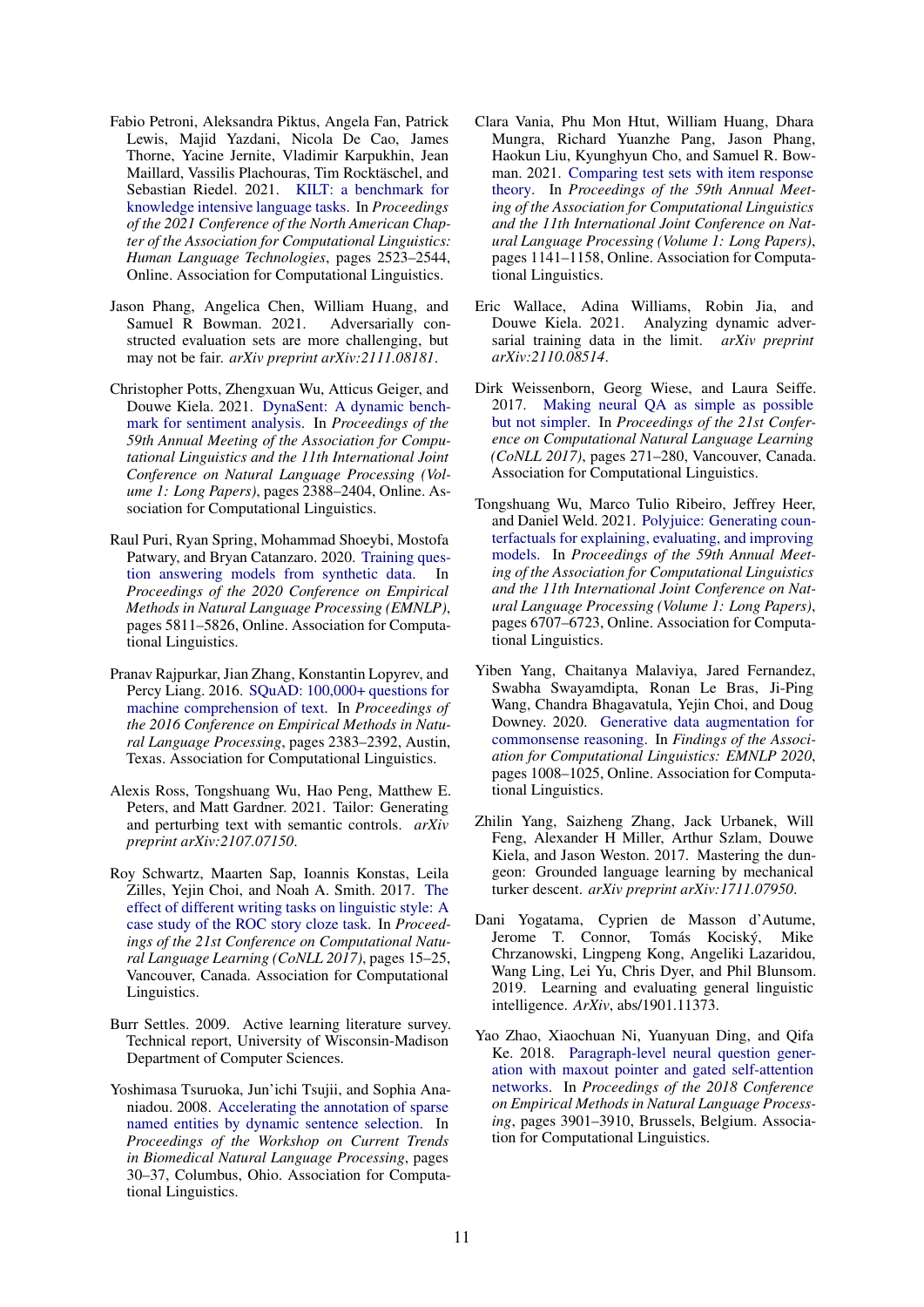# A Breakdown of MRQA Results

Table [6](#page-12-0) shows the breakdown of results on the 12 MRQA in- and out- of domain evaluation sets.

# <span id="page-11-0"></span>B Combining with SQuAD1.1

[Bartolo et al.](#page-8-1) [\(2020\)](#page-8-1) and subsequent works find that the performance degradation in the original evaluation setting when training on adversariallycollected data only is mitigated by also including some of the original training data. To investigate this further, we combine and shuffle the training datasets collected in each of the experimental settings with 2k SQuAD1.1 examples for a total of 4k training examples per experiment.

The baseline results in Table [7](#page-12-1) show that this results in similar performance, if slightly improved on the SQuAD dev set, when using some adversarially-collected data. We also show the results for the other experimental settings in Tables [8,](#page-12-2) [9](#page-13-0) and [10,](#page-13-1) noting very similar performance variation between settings as those reported earlier.

# <span id="page-11-1"></span>C Adversarial Robustness of ELECTRA and RoBERTa

Table [11](#page-13-2) shows adversarial robustness performance evaluated on the AddSent and AddOneSent evaluation datasets introduced by [Jia and Liang](#page-9-0) [\(2017\)](#page-9-0). We observe that even when trained only on SQuAD1.1, ELECTRA performs considerably better than RoBERTa in this setting, suggesting that it is substantially more robust "out of the box".

# D Computational Resources

All experiments were run on single NVIDIA Tesla P100 GPUs. Models were trained for up to 14 epochs each taking approximately 2 hours to complete training. Best model checkpoints and hyperparameters were tuned for each experimental setting. The final model selected for each setting was based on validation performance across the SQuAD and AdversarialQA development sets. The time taken for evaluation of the final models on each of the AdversarialQA test sets and the MRQA datasets was dependent on the number of examples.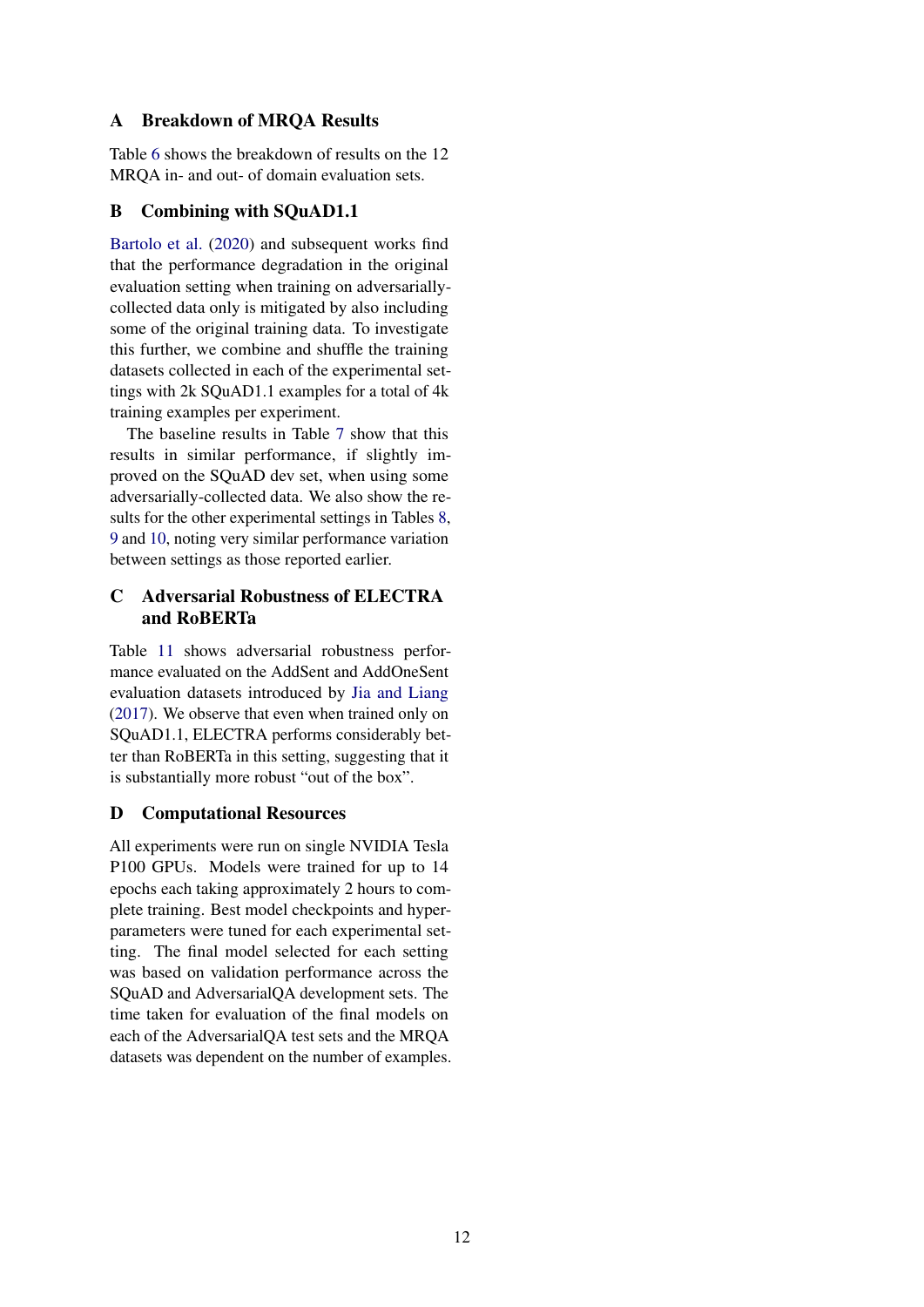<span id="page-12-0"></span>

| <b>GAA Details</b>              | Adv? |      |      |      | MROA in-domain                                           |      |      | MROA out-of-domain |      |      |      |      |                                                                                       |
|---------------------------------|------|------|------|------|----------------------------------------------------------|------|------|--------------------|------|------|------|------|---------------------------------------------------------------------------------------|
|                                 |      |      |      |      |                                                          |      |      |                    |      |      |      |      | HotpotOA NOs NewsOA SearchOA SOuAD TriviaOA BioASO DROP DuoRC RACE RelExt. TextbookOA |
|                                 | X    | 64.5 | 58.9 | 51.7 | 16.5                                                     | 84.9 | 55.9 | 61.5               | 28.1 | 50.4 | 38.1 | 81.9 | 31.3                                                                                  |
|                                 | ✓    | 65.3 | 65.4 | 57.2 | 36.6                                                     | 85.0 | 62.2 | 66.9               | 43.4 | 55.5 | 44.1 | 83.4 | 41.1                                                                                  |
| SQuAD (Likelihood)              | X    | 58.0 | 61.5 | 53.9 | 23.3                                                     | 85.4 | 59.5 | 64.0               | 32.5 | 54.2 | 36.3 | 81.6 | 33.4                                                                                  |
| SOuAD (Adversarial)             | X    | 56.7 | 63.8 | 55.4 | 37.4                                                     | 84.1 | 55.4 | 60.7               | 30.4 | 53.9 | 38.8 | 75.5 | 39.3                                                                                  |
| SQuAD ( <i>Uncertainty</i> )    | X    | 62.3 | 62.0 | 53.5 | 26.3                                                     | 83.4 | 57.6 | 63.0               | 30.9 | 50.5 | 37.0 | 79.6 | 32.2                                                                                  |
| SQuAD (Likelihood)              | ✓    | 67.3 | 62.9 | 56.9 | 30.3                                                     | 86.7 | 60.8 | 66.1               | 39.0 | 54.7 | 43.2 | 81.8 | 41.8                                                                                  |
| SOuAD (Adversarial)             | ✓    | 60.5 | 61.6 | 51.4 | 30.8                                                     | 83.3 | 59.7 | 62.5               | 38.1 | 52.7 | 39.9 | 80.7 | 39.5                                                                                  |
| SQuAD ( <i>Uncertainty</i> )    | ✓    | 62.7 | 65.3 | 55.9 | 32.9                                                     | 86.3 | 63.8 | 65.2               | 40.4 | 56.4 | 44.4 | 81.3 | 46.0                                                                                  |
| AdvQA (Likelihood)              | ✓    | 63.5 | 62.6 | 53.3 | 23.5                                                     | 84.9 | 59.9 | 66.7               | 49.5 | 53.3 | 41.5 | 83.7 | 39.4                                                                                  |
| AdvOA (Adversarial)             | ✓    | 60.8 | 63.2 | 52.9 | 33.2                                                     | 83.8 | 59.5 | 63.9               | 44.8 | 53.4 | 40.8 | 81.4 | 43.2                                                                                  |
| AdvQA ( <i>Uncertainty</i> )    | ✓    | 62.3 | 61.8 | 53.3 | 26.0                                                     | 83.6 | 64.0 | 62.5               | 47.6 | 52.9 | 39.4 | 81.8 | 32.9                                                                                  |
| Combined (Likelihood)           | ✓    | 61.6 | 62.6 | 56.1 | 21.3                                                     | 85.0 | 58.8 | 67.7               | 46.9 | 56.5 | 43.3 | 79.1 | 39.6                                                                                  |
| Combined (Adversarial)          | ✓    | 60.8 | 60.4 | 51.8 | 30.0                                                     | 82.7 | 55.7 | 61.2               | 42.6 | 53.5 | 38.5 | 79.6 | 37.4                                                                                  |
| Combined ( <i>Uncertainty</i> ) | ✓    | 64.7 | 64.2 | 53.5 | 27.3                                                     | 85.4 | 59.1 | 64.4               | 45.5 | 49.2 | 41.1 | 83.5 | 40.6                                                                                  |
|                                 |      |      |      |      | Results below are for the settings with answer prompting |      |      |                    |      |      |      |      |                                                                                       |
| AdvQA (Likelihood)              | ✓    | 60.4 | 63.9 | 51.8 | 26.8                                                     | 83.5 | 56.9 | 65.8               | 48.4 | 51.7 | 42.5 | 81.0 | 38.0                                                                                  |
| AdvQA (Adversarial)             | ✓    | 60.0 | 63.8 | 51.3 | 25.0                                                     | 83.7 | 60.4 | 65.0               | 48.6 | 49.9 | 40.4 | 83.3 | 31.0                                                                                  |
| AdvQA ( <i>Uncertainty</i> )    | ✓    | 62.7 | 64.0 | 51.2 | 32.9                                                     | 84.9 | 58.3 | 66.3               | 47.0 | 45.4 | 42.3 | 83.0 | 37.9                                                                                  |
| Combined (Likelihood)           | ✓    | 63.4 | 63.9 | 55.1 | 24.5                                                     | 83.2 | 60.6 | 66.7               | 47.0 | 55.9 | 39.3 | 82.2 | 34.9                                                                                  |
| Combined (Adversarial)          | ✓    | 62.0 | 63.7 | 51.6 | 18.2                                                     | 83.5 | 60.6 | 64.6               | 48.5 | 53.4 | 40.4 | 83.8 | 35.3                                                                                  |
| Combined ( <i>Uncertainty</i> ) | ✓    | 60.6 | 62.9 | 54.2 | 25.0                                                     | 83.6 | 59.2 | 63.3               | 44.4 | 52.5 | 41.6 | 80.3 | 35.3                                                                                  |

Table 6: Result breakdown for all twenty experiment modes on the MRQA evaluation sets.

<span id="page-12-1"></span>

| Adversary-in-the-loop? | SQuAD <sub>dev</sub> | $\nu_{\rm{BiDAF}}$ | $\nu_{\rm BERT}$ | $\nu_{\textrm{RoBERTa}}$ | <b>MROA</b> |
|------------------------|----------------------|--------------------|------------------|--------------------------|-------------|
|                        | 88.9                 | 49.8               | 28.6             | າາ ໆ<br>،                | 56.1        |
|                        | 89.3                 | 53.2               | 34.1             | 27.3                     | 60.1        |

Table 7: Baseline results comparing standard and adversarial data collection. Downstream evaluation is measured by training an ELECTRALarge QA model on each of the collected datasets combined with 2k SQuAD training examples (for a total of 4k examples) and evaluating  $F_1$  scores on the SQuAD1.1 dev set, the AdversarialQA test sets, and the MRQA dev sets for domain generalisation.

<span id="page-12-2"></span>

| <b>Sampling Strategy</b> | SQuAD <sub>dev</sub> | $\mathcal{D}_{\rm BiDAF}$ | $\mathcal{D}_{\rm BERT}$ | $\mathcal{D}_{\rm RoBERTa}$ | <b>MROA</b> |
|--------------------------|----------------------|---------------------------|--------------------------|-----------------------------|-------------|
| Likelihood               | 88.9                 | 49.2                      | 29.0                     | 22.8                        | 56.7        |
| Adversarial              | 88.7                 | 52.0                      | 30.1                     | 24.5                        | 58.1        |
| Uncertainty              | 88.5                 | 50.0                      | 29.7                     | 22.8                        | 57.1        |

Table 8: Results for the investigation into supporting standard data collection using GAAs when combining with 2k SQuAD training examples. There is no adversarial QA model in the loop in this setting.